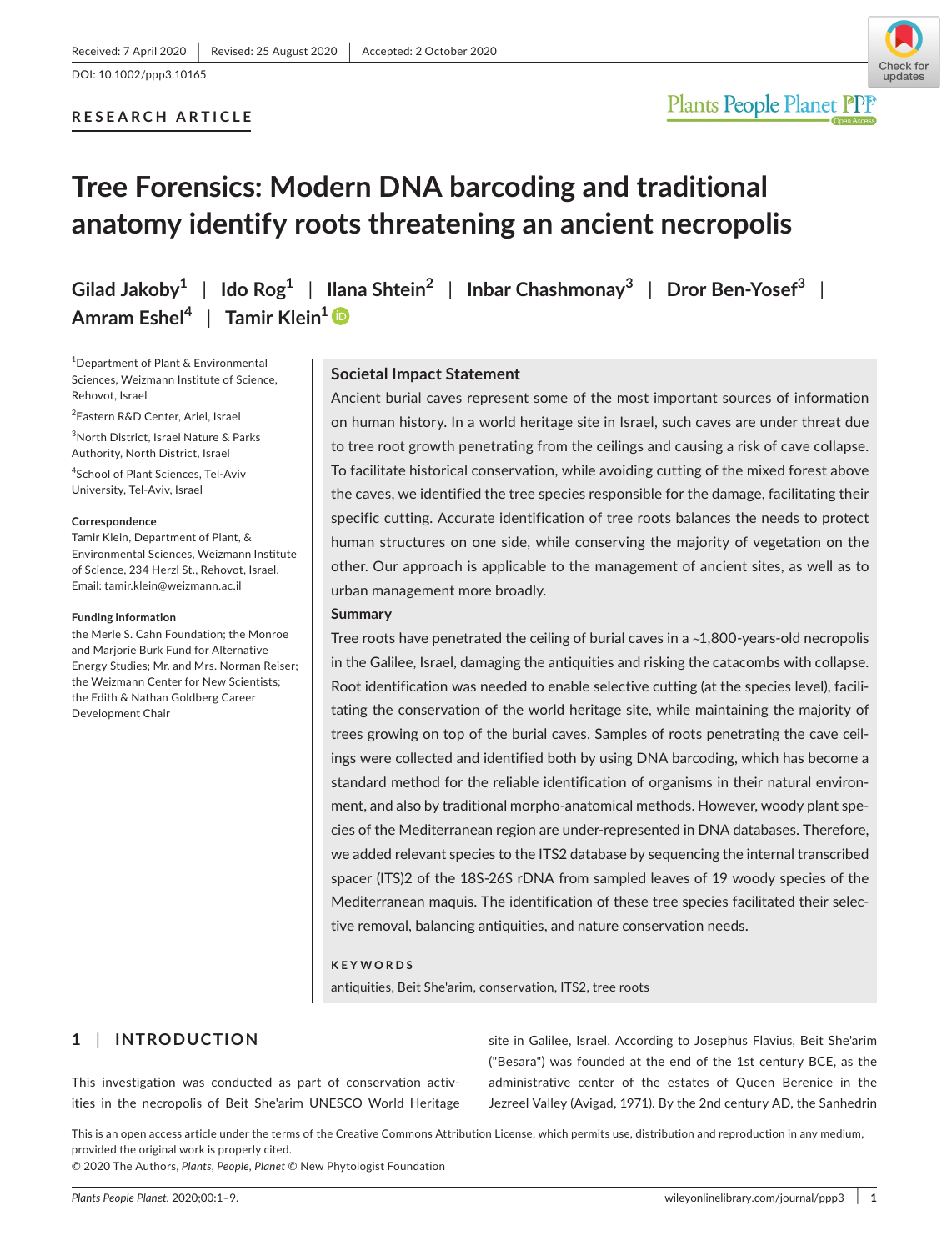(supreme Jewish council) moved to Beit She'arim and the town was mentioned in rabbinical literature as an important center of Jewish learning. Rabbi Judah the Prince (Yehudah HaNasi), head of the Sanhedrin and compiler of the Mishna, lived and was buried there. This led many Jews from all over the country and from the Jewish diaspora, from nearby Phoenicia to far-away Yemen, to come there in order to be buried in the vicinity of his grave. As a result, there are dozens of burial caves in this area (Avigad, 1971; Mazar, 1957; Rosenfeld, 1995; Weiss, 1992). The Jewish town was destroyed in 351 AD and the earthquake of 363 AD affected the area as well. The place was later occupied by a Byzantine village until the 7th century AD (Mazar, 1957; Meyers, 1999).

The soft chalk rock, into which the tombs were hewn, undergoes accelerated erosion by roots and water. The roots penetrate into the caves' cavities at a depth of about 20 meters. In recent years, roots have protruded into the burial caves through the soft limestone ceiling. As root penetration into the necropolis intensified, maintenance of the ceiling structure was compromised, and the risk of collapse emerged. The need arose to identify the plants responsible for this damage to the caves in order to find ways to prevent worsening of the situation.

Identifying organisms in the field has been the cornerstone of ecological research ever since its inception. For over 200 years, scientists have been collecting biological samples systematically in the field, assigning them to known taxa. In recent years, careful morphological and anatomical practices traditionally used for identification are being complemented by established genetic methods, taking advantage of the DNA sequence as a fundamental identifier. Sufficient variation between taxa in specific DNA regions laid the foundation to the barcoding approach. Since 2003, DNA barcoding has become a standard method for the reliable, relatively simple, identification of organisms (Hajibabaei et al., 2007; Moritz & Cicero, 2004). In fact, standard procedures for DNA barcoding have become common tools in genomics, with implications to molecular phylogenetics and population genetics (Hajibabaei et al., 2007).

In addition to the well-established use of DNA barcodes for the identification of microbiota such as bacteria and fungi, a need for the barcoding of land plants has also emerged (C. P. W. Group, 2009; Kress et al., 2005). The applicability of several plastid DNA regions has been tested (C. P. W. Group, 2009; Lahaye et al., 2008), as well as the whole-chloroplast genome sequence (Li et al., 2015), and the use of the nuclear internal transcribed spacer region (ITS) of the 18S-26S rDNA has proved most effective (Kress et al., 2005; Li et al., 2015). The ITS was the most commonly sequenced locus used for plant phylogenetics, showing high levels of interspecific divergence (Kress et al., 2005). In a comparative study of seven candidate DNA barcodes, ITS2 showed the highest suitability for DNA barcoding applications, with 93% success rate in species identification among 4,800 plant species (Chen et al., 2010). Plant DNA barcoding is of particular interest when studying plant parts which are hard to identify, such as roots and ancient pollen. DNA barcoding has been used in archaeobotany to reconstruct past plant use, agriculture, diet, and

vegetation (Schlumbaum et al., 2008). In this respect, the ITS markers are advantageous, since the high copy number of rRNA increases the probability of detection in small amounts and ancient DNA samples. Seeds found in Neolithic site in Italy were identified as *Olea europea* and *Cornus mas*, shedding light on the diet of its inhabitants (Gismondi et al., 2012). The utilization of DNA barcoding in the field of plant ecology is advancing fast. For example, over 1,000 Mesoamerican orchid species have been identified in a single study (Lahaye et al., 2008). Other biodiversity inventories have been compiled in additional projects (Valentini et al., 2009). DNA barcoding is also essential where only the remains of organisms are found, much like in modern-day forensics (Valentini et al., 2009). As in many other research fields in ecology and biology, plant DNA barcoding techniques were applied in Europe, North America, and Japan, i.e., to plant species of the temperate region. At present, woody plant species of the Mediterranean region are under-represented in DNA databases.

In spite of the recent advances mentioned above, the most obvious, classical way to identify plants is by using structural characteristics. Numerous atlases and books exist (Carlquist, 1988; Schweingruber et al., 2011; Crivellaro & Schweingruber, 2013; Fahn et al., 1986), some of which are specific for Mediterranean woody species (Crivellaro & Schweingruber, 2013; Fahn et al., 1986) that can be used in order to identify woody plant species. However, while studies on Mediterranean wood anatomy are prevalent (Crivellaro & Schweingruber, 2013; Fahn et al., 1986; Mrak & Gricar, 2016), very few deal with root structure (Rewald et al., 2012), and none deal with roots of Mediterranean species. That is not surprising, as root identification presents quite a few challenges (Maeght et al., 2013; Rutherford, 1980). While woody roots possess some distinct structural characters, the very thin roots are difficult to identify, although such identification is still possible (Rewald et al., 2012). Also, root morphology and anatomy vary with soil type and growth conditions. Moreover, root anatomy often differs from stem anatomy, and separate identification keys must be obtained. Nonetheless, root morphology and anatomy can be successfully used for identification (Uma & Muthukumar, 2014; Battipaglia et al., 2011). Interestingly, some identifying characters used include root odor, crystals, and mycorrhiza.

In this study, we combined ITS2 DNA barcoding with traditional morpho-anatomical identification methodologies to facilitate two distinct, yet intimately linked, purposes: (a) To identify roots protruding into ancient burial caves in order to pinpoint the species involved and settle conflicting needs for vegetation conservation and antiquities preservation, and (b) to add Mediterranean woody plant species to the existing barcoding database, thereby facilitating future research in the region.

# **2** | **MATERIALS AND METHODS**

#### **2.1** | **The research problem**

In recent years, staff of the Israeli Nature Parks Authority which manages the Beit Shea'rim Park that includes the ancient burial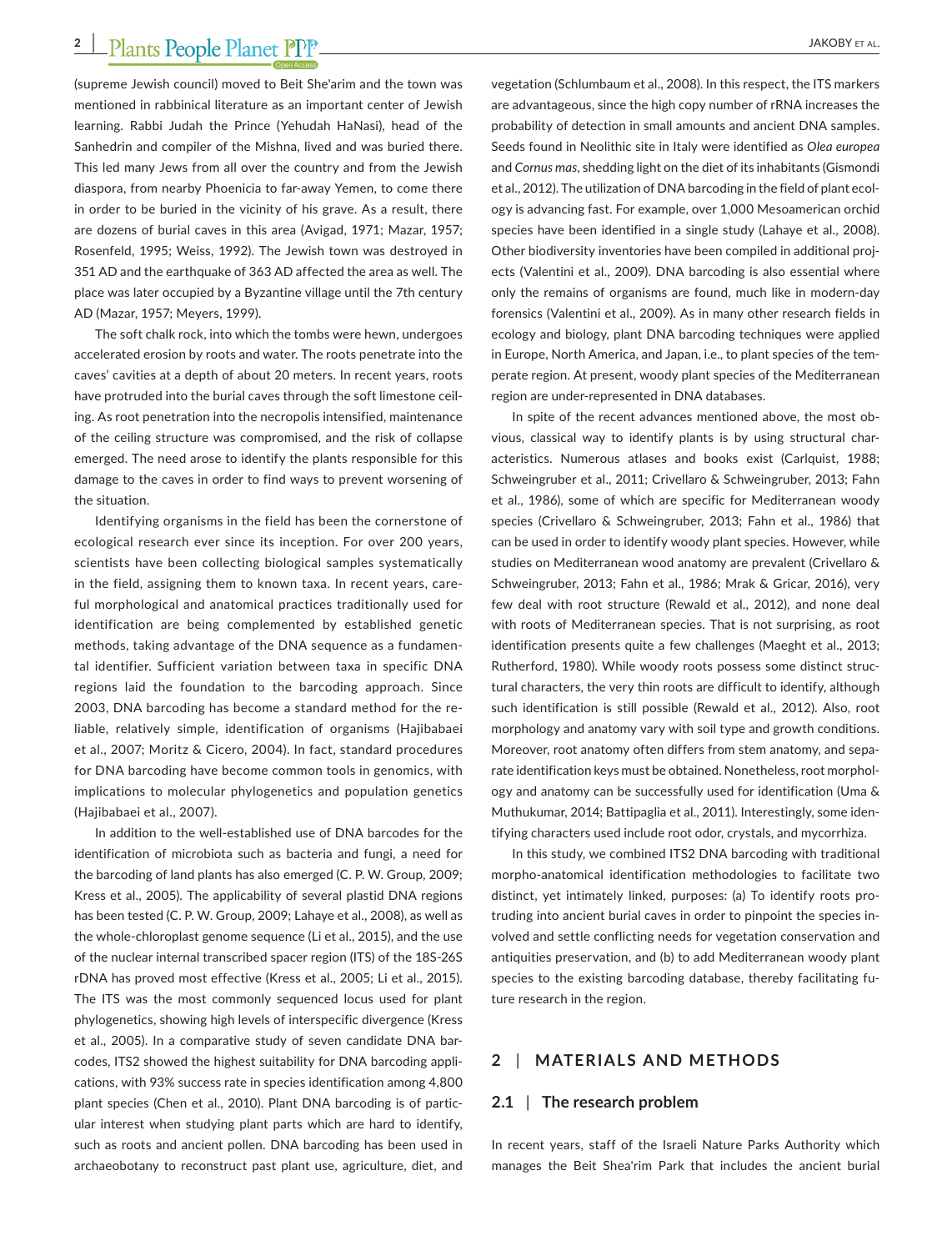caves noticed an ongoing process of plat root penetration through cracks in the cave ceilings (Figure 1). In some places, parts of the caves' ceilings and walls were on the verge of collapse. To ensure the conservation of the heritage site antiquities, an experts meeting was conducted at the site, on 19 December 2017. An immediate need to remove the trees growing in the mixed forest on top of the necropolis was agreed upon. One of the suggested solutions was to cut down the trees and bushes, wait until the root dried and then fill the gaps with cement preserves. Yet, this need conflicted with Israel's nature conservation legislation, prohibiting the removal of mature trees anywhere without a special permit. The main challenge we were faced with was identifying which of all the plants are responsible for damaging the ancient caves. It was, therefore, decided that a selective tree removal (at the species level) will be performed, once the tree species, to which the roots belong to, are identified. A 'tree forensics' project was initiated, using both traditional morphoanatomical and modern DNA barcoding techniques.

#### **2.2** | **Site description**

The Beit She'arim UNESCO World Heritage site is located in the Galilee region of Israel, 20 km West of Nazareth (32° 42′ 12.8124" N 35° 7′ 44.5656" E, elevation 120 masl). Climate at the site is thermo-Mediterranean, with an annual precipitation of ~530 mm, and average minimum, mean, and maximum temperatures of 16°C, 21°C, and 25°C, respectively. The soil is shallow rendzina, overlying a chalklimestone bedrock. The town's vast necropolis, carved out of soft limestone, includes more than 30 burial cave systems. Only a portion of the necropolis has been excavated. Its catacombs, mausoleums, and sarcophagi are adorned with elaborate symbols and figures as well as an impressive quantity of incised and painted inscriptions in Hebrew, Aramaic, Palmyrene, and Greek, documenting two centuries

of historical and cultural achievement. The wealth of artistic adornments contained in this is the most ancient extensive Jewish cemetery in the world, and unparalleled anywhere. Excavations at the necropolis by B. Mazar and N. Avigad started in 1936 and took place until 1959 (Avigad, 1971; Mazar, 1957). Aaronshon, a noted botanist, visited the area in 1904 and described it as a rich grazing ground covered by grasses with a handful of oaks. Many shepherds were bringing their sheep to this lush grazing ground from the whole region of Jezreel Valley (Aaronsohn, 1940; Patishi, 1983). At the time of the archaeological excavations, root penetration to the ancient caves was not mentioned at all. In pictures taken at the time, the area was clearly devoid of large trees (Avigad, 1971; Mazar, 1957). At the end of Avigad's book, he acknowledged the Gardening Department personnel and its director Mr. Yanai for planting decorative trees and shrubs in the area.

#### **2.3** | **Site recent history**

The woody vegetation that currently surrounds the burial caves includes common Mediterranean maquis species such as *Pinus halepensis, Quercus calliprinos*, *Pistacia palaestina*, *Rhamnus lycioides, Cercis siliquastrum*, *Cupressus sempervirens*, and *Rosmarinus officinalis*. The archaeological preservation at Beit She'arim is a serious professional challenge. A question arose regarding the origin of the site vegetation, in view of the fact that the trees at the site seemed mature but included a mixture of local and introduces species. Excavations at the necropolis by B. Mazar and N. Avigad started in 1936 and took place until 1959 (Avigad, 1971; Mazar, 1957). Aaronsohn, a noted botanist, visited the area in 1904 and described it as a rich grazing ground covered by grasses with a handful of oaks. Many shepherds were bringing their sheep to this lush grazing ground from the whole region of Jezreel Valley (Aaronsohn, 1940; Patishi, (1983). At

**FIGURE 1** Penetration of plant roots through the cave limestone ceilings of the Beit She'arim necropolis, Galilee, Israel. Photos taken by the authors in January 2018. (a) Entrance to one of the burial caves, showing the Mediterranean maquis ~5 m above the cave and on the hillslope, with *Cupressus*, *Quercus*, *Pistacia*, and other trees; (b) the view inside the cave with sarcophagi, roots can be seen penetrating from the ceiling; (c) roots of *Pistacia palaestina* growing through the limestone on top of the entrance of another cave; (d) view of a cave ceiling affected by roots; and (e) close-up of a cave ceiling, showing several root penetration points

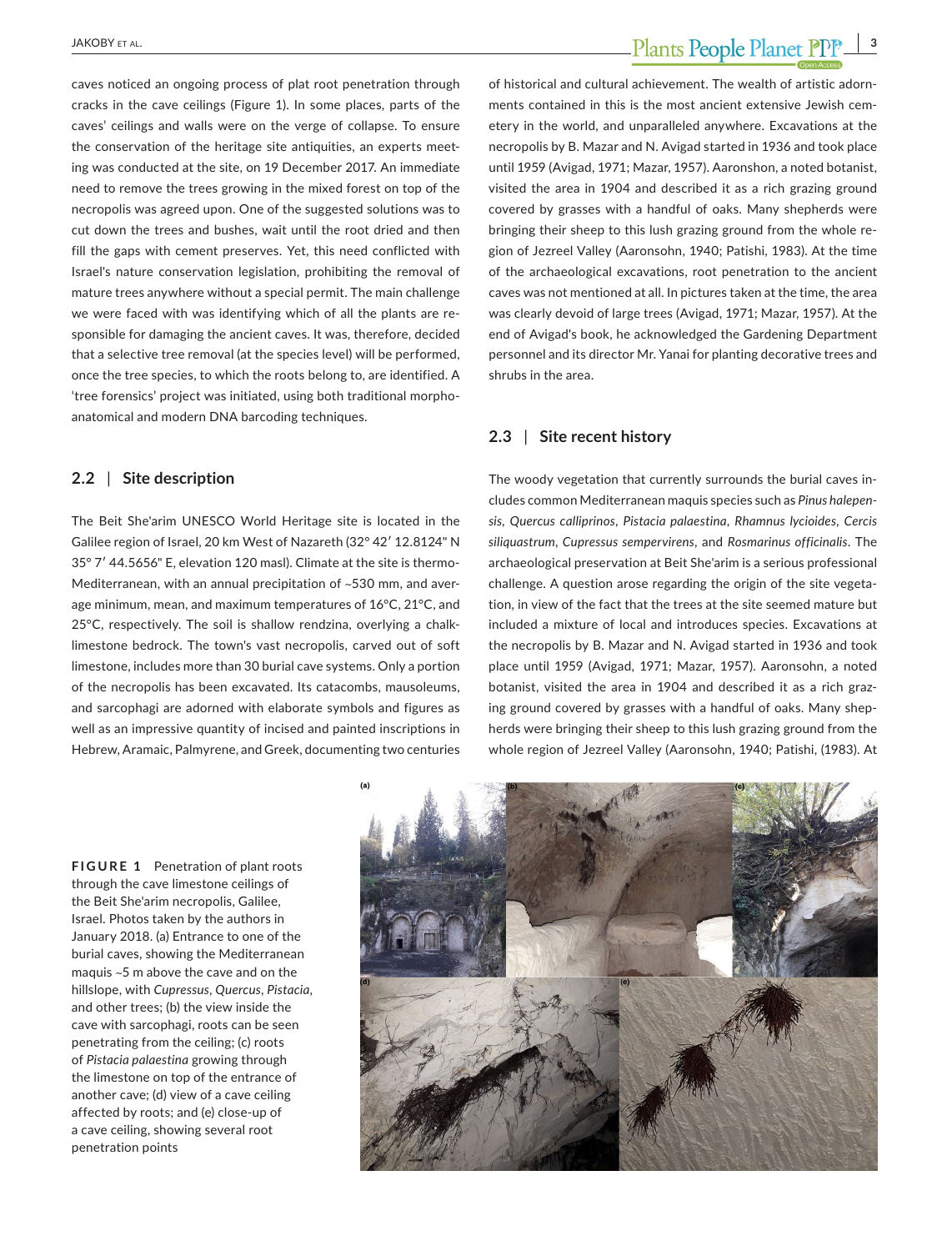# **4 |**  JAKOBY et al.

the time of the archaeological excavations, root penetration to the ancient caves was not mentioned at all (Avigad, 1971; Mazar, 1957). In an aerial photograph (Figure 2) taken in 1944 of the site, it can be clearly seen that the area was devoid of large trees. At the end of Avigad's book (Avigad, 1971), he acknowledged the Gardening Department personnel and its director Mr. Yanai for planting decorative trees and shrubs in the area. The trees are now an integral part of the park landscape and highly valued by the staff and visitors.

## **2.4** | **Sample preparation and morpho-anatomical root identification**

Roots (5–7 cm long; 5–15 mm in diameter) were sampled and immediately placed in 50-ml plastic tubes and brought to the laboratory. The fresh samples were photographed for morphological identification and transferred to 70% alcohol for storage till sectioning. Hand cross-sections were made with razor blade. The sections were stained either with TBO (O'Brien et al., 1964) or with Safranin-Alcian blue (Shtein et al., 2020). The sections were analyzed under a stereo microscope (Olympus SZ2-ILST, Japan) and photographed using the microscope camera (Olympus LC20, Japan).

The preparation of species identification key was the most time-consuming part of the morpho-anatomical identification. At first we made the mistake of sampling the roots in the field, in proximity to the tree, and subsequently we realized that all the oak roots we sampled were in fact *Pistacia* roots. Thus, caution must be made when using field-collected samples for root identification keys. Our current key is at the genus level, but in the future a more extensive key could be made. Once the identification key has been prepared, the identification was straightforward. As we used free hand sections and a simple



**FIGURE 2** An aerial photo of the region taken on December 16th 1944. The hill at the immediate vicinity of the archaeological site (red arrow) is bare. Sparse small trees can be seen several hundred meters north (note the black arrow) of the site. Reproduced by permission from Survey of Israel, The Israel Mapping Center

double-staining procedure, the identification took about 15 min per sample. However, caution must be used, as root structure might sometimes vary with habitat and the key should be adjusted accordingly (Maeght et al., 2013). Additionally, as a broad range of characters is used for identification, a good knowledge of plant anatomy is required, as compared to a less challenging identification using molecular markers. Nonetheless, in a given habitat with a known range of species, morpho-anatomical identification is possible and could give good results.

#### **2.5** | **Site of reference plant material**

To provide verifiable DNA barcodes, mature leaves of 19 Mediterranean woody plant species were collected from identified specimens in the Tel-Aviv University Botanical Garden on 21 March 2018. A sample of 5–10 leaves was collected from an individual plant of each species. Leaves were dried at 60°C for 48 hr prior to preparation for DNA extraction. In addition, tree roots were collected from potted plants at the Tel-Aviv University Botanical Garden for the preparation of a morpho-anatomical identification key.

#### **2.6** | **DNA extraction, amplification, and sequencing**

Among multiple barcoding approaches, we chose the ITS2 marker, i.e., part of the nuclear internal transcribed spacer region (ITS) of the 18S-26S rDNA, which has proved most effective for plant phylogenetics, showing high levels of interspecific divergence (Chen et al., 2010; Kress et al., 2005; Li et al., 2015). We applied this approach to identify roots at the species level. DNA-based identification of plant individuals is also possible, however, requires a deeper investigation of multiple loci, which was beyond the scope of this project.

DNA extraction was based on Wang, Qi & Cutler (1993) method modified to woody plant species. Briefly, dry samples were grounded using a mixer mill (MM 400; Retsch GmbH, Haan, Germany) for six minutes at 20 frequency/second using two 5-mm stainless steel milling balls (Retsch). NaOH (400  $\mu$ l 0.5 N) + 1.5% Polyvinylpyrrolidone (PVP) was added to 3 to 4 mg of dried ground leaf sample. The samples were vortexed and incubated for 10 min at 60°C, inverted gently every 150 s. Next, samples were centrifuged for five min at 20,000 RCF. From each sample, 1.5-µl supernatant was transferred to 150-µl 100 mM Tris HCl solution (pH 8.0), and mixed well. Three µl of each sample was used for PCR amplification. Three separate PCR reactions were performed for each sample using 2X PCRBIO HS Taq Mix Red (PcrBiosystems) in a total volume of 30 μl with the following program: 95°C for 30 s, 56°C for 40 s, 72°C for 60 s, 35 cycles. The primer sequences were ITS-p5 (Cheng et al., 2016) ('5-CCTTATCATTTAGAGGAAGGAG-3') and ITS-u4 ('5-GGTTTCTTTTCCTCCGCTTA-3'). Amplicons were purified by enzymatic PCR cleanup using 0.5-µl Exonuclease I (Exo I, #M0293, New England Biolabs) and 0.5-µl Shrimp Alkaline Phosphatase (rSAP, NEB, #M0371) with 5-µl PCR product in the following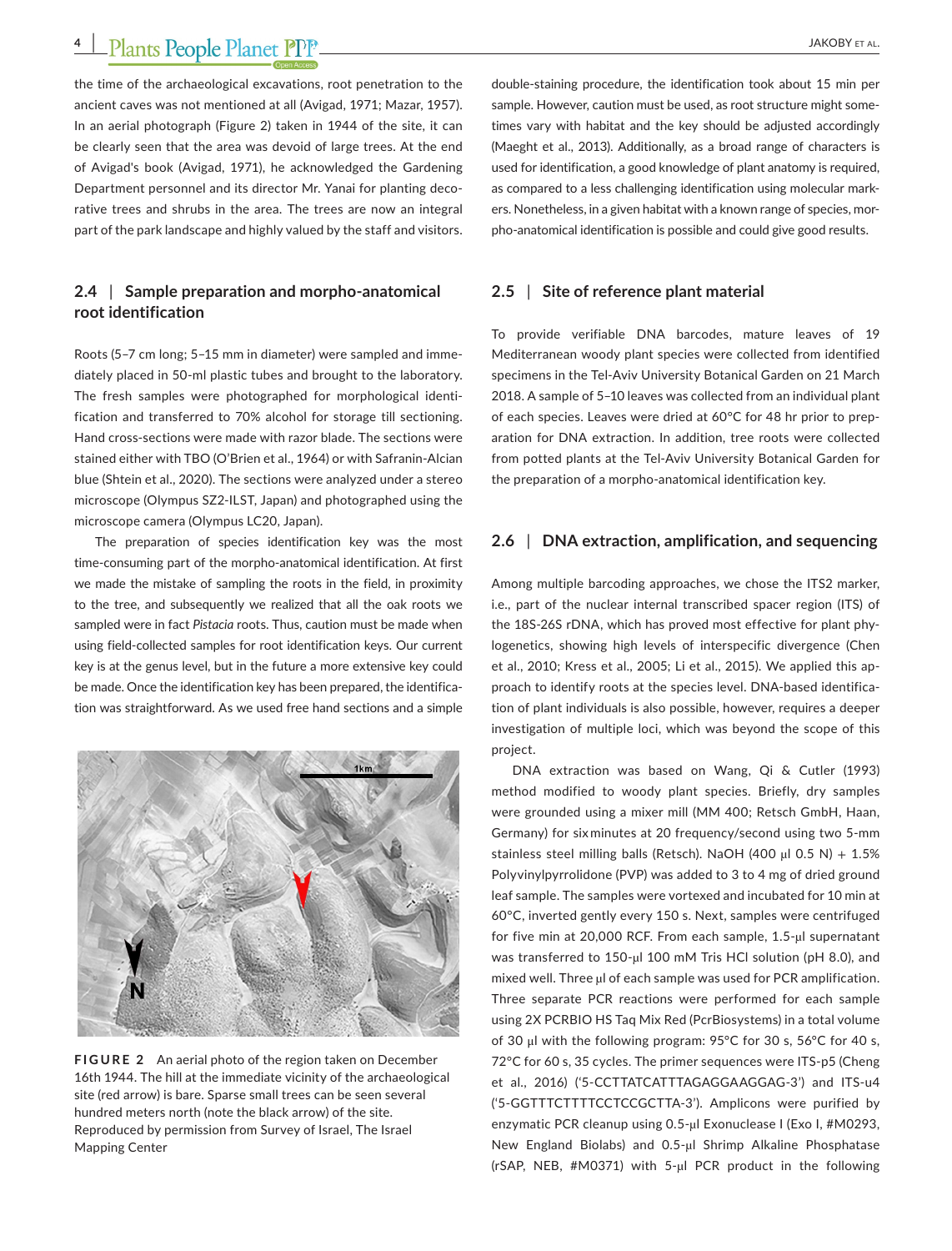program: 37°C for 15 min, 90°C for 10 min. Amplicons were sequenced in both directions with the above primers using Sanger sequencing method on a 3,730 DNA analyzer sequencer (Applied Biosystems). Generation of consensus sequences were made by contig assembly of six sequences (three forward and three reverse) using Sequencing Analysis Software v5.3 (Applied Biosystems) with minimum match percentage 90% and minimum overlap of 85 bp. Full ITS sequences were subjected to Hidden Markov Model (Keller et al., 2009) to remove the conserved 5.8S and 28S sequences and retain the correct position of the ITS2 within the full ITS sequence (Koetschan et al., 2012). Species identification was evaluated with BLAST1 method (Howard et al., 2008) on three different parts of the ITS sequence: full ITS sequence, primary structure of the ITS2, and secondary structure prediction of the ITS2 using tools from the ITS2 database (Koetschan et al., 2012; Schultz et al., 2005). Blast results were typically with 96%–97% similarity, and always > 90% similarity. All verified ITS2 sequences were provided in Table S1.

### **3** | **RESULTS**

## **3.1** | **DNA identification of the trees responsible for the problem**

Comparison of ITS2 DNA sequences from 19 woody plant species of the Mediterranean maquis against the NCBI database and the ITS2 database ([http://its2.bioapps.biozentrum.uni-wuerzburg.de/\)](http://its2.bioapps.biozentrum.uni-wuerzburg.de/) yielded mixed results (Table 1). Only four and ten species were accurately identified by the NCBI and ITS2 databases, respectively. Additional eleven and seven species were misidentified as related species of the same genus (i.e., identified correctly at the genus level, but not at the species level) by the respective databases. For example, *Quercus calliprinos* and *Q. boissieri* were both identified by the NCBI database as *Q. poilanei* (Table 1). This result demonstrates the importance of local projects, and specifically with endemic species, whose sequences are rarely studied. Notably, both *Quercus calliprinos* and *Q. boissieri* belong to rather distant clades from *Quercus poilanei* within the phylogeny of *Quercus* (Hipp et al., 2020). *Rhamnus*, *Crataegus*, *Clematis,* and *Tamarix* presented a similar case. Last, four and two species were not identified at all. The ITS2 database performance was consistently better than that of the NCBI. In the example of *Quercus calliprinos*, the misidentification of the ITS2 database as *Q. coccifera* was very close phylogenetically, as these two species diverged from each other only during the Pliocene, ~3 mya (Hipp et al., 2020). Therefore, we developed novel ITS2 DNA barcodes for 10 species which were missing from both databases. These sequences, along with the sequences of the other nine species, were uploaded to the ITS2 database, adhering to the database guidelines. Among the identified tree species, the two *Pistacia* species allowed for investigation of DNA polymorphisms among roots of different individuals. Within an ITS fragment sequence of 425–435 bp, we identified six single nucleotide polymorphisms (SNPs) in *Pistacia atlantica*, which were

mostly related with one specific samples. Interestingly, in *Pistacia palaestina*, there was only one SNP in this fragment. The final sequences that were uploaded to the database were those representing the majority of samples from each species.

Next, root samples were taken in situ at Beit She'arim (Figure 1). Roots were sampled at three-five locations in each of three burial caves in the necropolis: The Sidonian cave, the Museum cave, and the cave of Rabbi Judah the Prince (Yehudah HaNasi). Each root sample was split into two fragments, one for DNA identification, and the other for morpho-anatomical identification.

## **3.2** | **Morphological identification of the trees responsible for the problem**

For the morpho-anatomical identification, the efficient approach was to distinguish several unique traits for each genus, rather than making a large key for each species. Root surface color, periderm structure and xylem vessel distribution were among the most useful traits, showing large and notable differences between the species, with fibers, ray structure, and secretory cavities used as auxiliary distinguishing traits. Thus, *Cupressus* was distinguished by a typical gymnosperm xylem anatomy with tracheids, and devoid of resin canals as compared to *Pinus* (Figure 3a). *Pistacia* had resin canals typical for Anacardiaceae in the phloem (Figure 3b) and usually had brown roots. One of the samples (a smooth, aromatic root) was not initially identified by anatomy. Following the DNA sequence analysis placing it in the Cucurbitaceae, it was identified as *Bryonia sp. Bryonia* had a mostly parenchymatous root with large vessels, surrounded by a complete ring of small cells (Figure 3h). To facilitate the morpho-anatomical identification, additional root samples were taken from the site. *Rhamnus* had typical yellow colored roots and undulating, diagonally arranged, xylem vessels, and rays (also termed as dendritic; Figure 3d). *Quercus* was distinguished by black roots and extensive, very thick sclereids in the stem periphery (Figure 3e).

After combining the results of both DNA barcoding and morpho-anatomical analyses, of thirteen root samples, seven were identified as *Pistacia* (four *Pistacia atlantica* and three *Pistacia palaestina*; Table 2). Three other roots were identified as the gymnosperms (two *Cupressus sempervirens*, and a *Pinus halepensis)*, and other two as perennial herbs (*Capparis spinosa* and an unidentified member of the Cucurbitaceae). Note that *Cupressus sempervirens* was existing in the databases, and did not require novel sequencing, unlike some of the species in Table 1. Anatomy and morphology methods could not verify the *C. spinosa* identification, but the Cucurbitaceae sample was identified as *Bryonia sp*. A single sample unidentified with DNA analysis was identified by anatomy as *Cercis siliquastrum*. In 10 of the cases, the DNA barcodes improved the resolution of the anatomical identification from the genus to the species level. In one case, where species-level information was missing in the DNA databases, the traditional techniques proved more useful. Among the seven identified species, five existed in the ITS database, of which two species were collected here too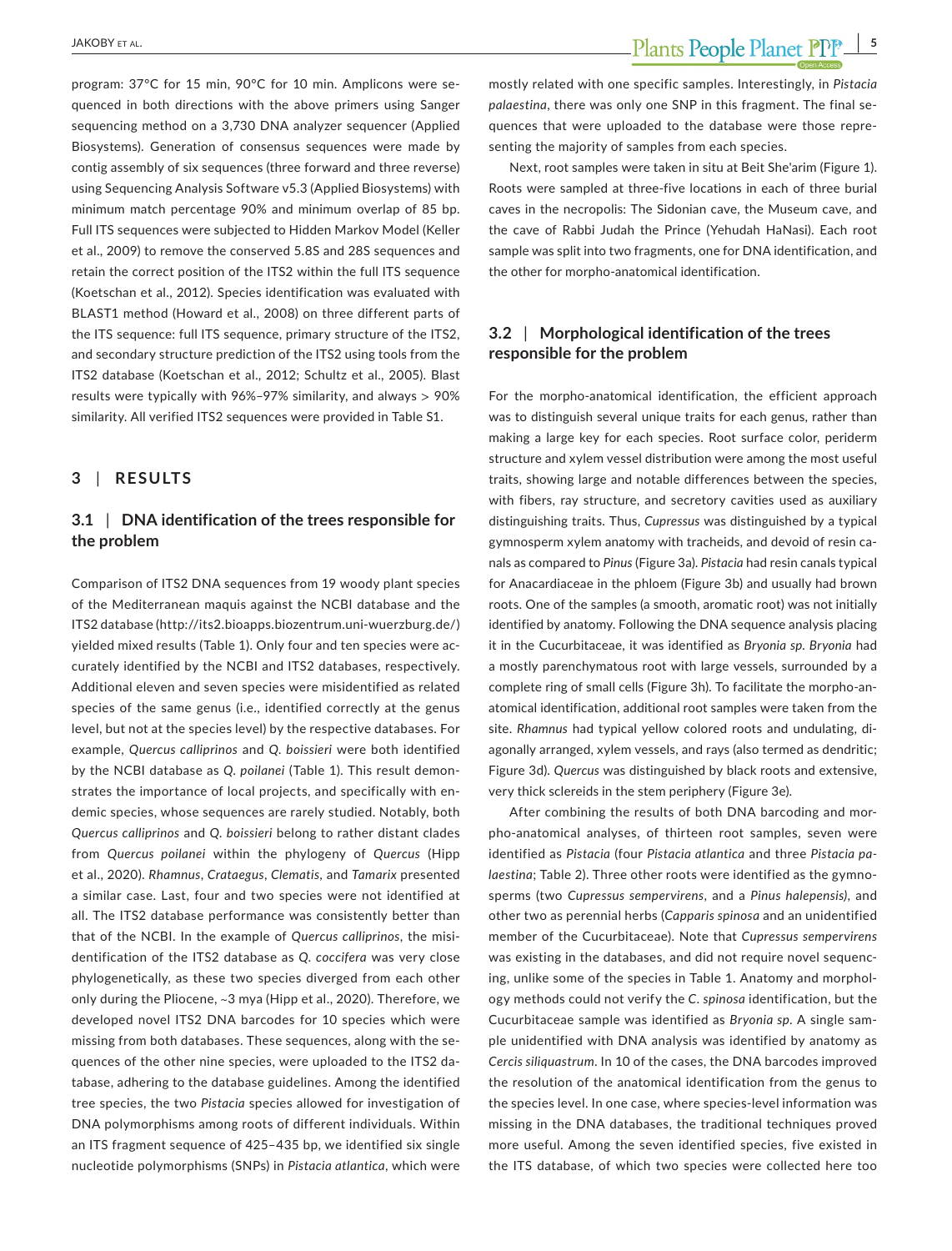# **6 | P**|ants People P|anet PPF<sup>}</sup>

| ì<br>j<br>i<br>ļ<br>i<br>$\frac{1}{2}$<br>l<br>י<br>ג<br>;<br>;<br>;<br>;<br>i<br>1<br>ē<br>$\frac{1}{3}$<br>١<br>DATE PTP 75<br>∷י כט⊏ו<br>Ī<br>$\frac{1}{2}$<br>put udput-)  t.vii<br>=<br>5<br>-<br>5<br>5<br>)<br>J<br>O<br>I hivorcity Boton<br>נ<br>הייבה<br>ה<br>Ĺ<br>ı<br>I<br>cted at<br>נ<br>גר<br>$\overline{\phantom{a}}$<br>1<br>ا<br>ا<br>֦֢֢֧֦֧ׅ֧֧֧֧֧֧֧֧ׅ֧֧ׅ֧֧ׅ֧֧ׅ֧֧֧֚֚֚֚֚֚֚֚֚֚֚֚֚֚֚֚֚֚֚֚֚֚֚֚֚֚֚֝֘֝֘֝֜֓֡֓֡֓֓֓֓֓֡֓֓֡֜֓֝֬֜֓֝֬֜֓֝֬֜֝֬֝֬<br>¢<br>ï<br>S<br>$-15$<br>֧֦֧֦֧֦֧֦֧֦֧֦֧֦֧֦֧֦֧֦֧֦֧֦֧֦֧֦֧֦֝֝<br>$\ddot{\phantom{0}}$<br>$\frac{1}{2}$<br>¢<br>ś<br>ist is a<br>5<br>j<br>1<br>ı<br>ı | $\overline{\mathsf{P}}$<br>えくらく<br>j<br>i<br>ة<br>ك<br>֚֝<br>֧֪֧֧֚֚֚֝֓ <u>֓</u><br>ׇ֧֪֧֧֖֧֚֝֬֬֬֝֬<br>֧֧֦֧֖֖֖֧֧֧֧֚֚֚֚֚֚֚֚֚֝֟֟֟֓֕֝֝֬֝֝֝֝֓֝֬֝֬֝֬֝<br>֧֪֧֧֧֧֧֧֧֚֚֚֚֚֚֚֚֚֚֚֚֚֚֚֚֚֚֚֚֚֚֝֝֝֝֝֝֬֝֬֝֬<br>ś<br>i<br>j<br>こくにん<br>s<br>C<br>$\frac{1}{2}$<br>$\frac{1}{2}$<br>į<br>יני - ב-1<br>ד<br>an ann ha<br>$\overline{ }$<br>í<br>١<br>j<br>I<br>į<br>I<br>)<br>)<br>ं<br>र<br>)<br>1<br>֕<br>،<br>٥<br>j<br>ļ<br>į<br>í<br>S<br>・・・・・・・・・・<br>.<br>.<br>. |
|---------------------------------------------------------------------------------------------------------------------------------------------------------------------------------------------------------------------------------------------------------------------------------------------------------------------------------------------------------------------------------------------------------------------------------------------------------------------------------------------------------------------------------------------------------------------------------------------------------|--------------------------------------------------------------------------------------------------------------------------------------------------------------------------------------------------------------------------------------------------------------------------------------------------------------------------------------------------------------------------------------------------------------------------------------------------------|
|                                                                                                                                                                                                                                                                                                                                                                                                                                                                                                                                                                                                         | đ<br>١                                                                                                                                                                                                                                                                                                                                                                                                                                                 |

| Clade                  | Family         | Species                   | Plant height<br>$\widehat{\Xi}$ | <b>Distribution</b>                                         | ITS2 Identification | <b>NCBI</b> Identification |
|------------------------|----------------|---------------------------|---------------------------------|-------------------------------------------------------------|---------------------|----------------------------|
| Gymnosperms, Pinophyta | Pinaceae       | Pinus halepensis Mill.    | $10 - 30$                       | pan-Mediterranean                                           | Pinus halepensis    | Pinus taeda                |
| Angiosperms, Eudicots  | Fagaceae       | Quercus calliprinos Webb. | $3 - 10$                        | Eastern Mediterranean                                       | Quercus coccifera   | Quercus poilanei           |
| Angiosperms, Eudicots  | Fagaceae       | Quercus boissieri Reut.   | $5 - 12$                        | Eastern Mediterranean                                       | Quercus pubescens   | Quercus poilanei           |
| Angiosperms, Eudicots  | Oleacea        | Phillyrea latifolia L.    | $2 - 7$                         | pan-Mediterranean                                           | Phillyrea latifolia | Phillyrea angustifolia     |
| Angiosperms, Eudicots  | Anacardiaceae  | Pistacia atlantica Desf.  | $5 - 15$                        | Western and central Asia,<br>Mediterranean                  | Pistacia atlantica  | Pistacia atlantica         |
| Angiosperms, Eudicots  | Anacardiaceae  | Pistacia lentiscus L.     | $0.5 - 5$                       | Mediterranean                                               | Pistacia lentiscus  | Pistacia lentiscus         |
| Angiosperms, Eudicots  | Rhamnaceae     | Rhamnus lycioides Pall.   | $^{2-4}$                        | Eastern Mediterranean                                       | Rhamnus cathartica  | Rhamnus cathartica         |
| Angiosperms, Eudicots  | Rhamnaceae     | Rhamnus punctate Boiss.   | $1 - 3$                         | Eastern Mediterranean                                       | Rhamnus cathartica  | Rhamnus cathartica         |
| Angiosperms, Eudicots  | Aceraceae      | Acer obtusifolium Sm.     | $3 - 7$                         | Eastern Mediterranean                                       | Acer obtusifolium   | Acer obtusifolium          |
| Angiosperms, Eudicots  | Lauraceae      | Laurus nobilis L.         | $3 - 10$                        | pan-Mediterranean                                           | Laurus nobilis      |                            |
| Angiosperms, Eudicots  | Ericaceae      | Arbutus andrachne L.      | $4 - 12$                        | Eastern Mediterranean                                       | Arbutus andrachne   | Arbutus canariensis        |
| Angiosperms, Eudicots  | Caprifoliaceae | Viburnum tinus L.         | $2 - 5$                         | Mediterranean                                               | Viburnum tinus      | <b>Viburnum opulus</b>     |
| Angiosperms, Eudicots  | Rosaceae       | Crataegus azarolus L.     | $3 - 8$                         | Eastern Mediterranean                                       | Crataegus laevigata | Crataegus laevigata        |
| Angiosperms, Monocots  | Liliaceae      | Smilax aspera L.          | Vine                            | Central Africa, western and southern<br>Asia, Mediterranean |                     | $\overline{\phantom{a}}$   |
| Angiosperms, Eudicots  | Myrtaceae      | Myrtus communis L.        | $0.5 - 3$                       | Western and southern Asia,<br>Mediterranean                 | Myrtus communis     | Myrtus communis            |
| Angiosperms, Eudicots  | Ranunculaceae  | Clematis cirrhosa L.      | Vine                            | Mediterranean                                               | Clematis recta      | Clematis vitalba           |
| Angiosperms, Eudicots  | Cistaceae      | Cistus salviifolius L.    | $0.5 - 1$                       | Mediterranean                                               | Cistus salviifolius | I                          |
| Angiosperms, Eudicots  | Cistaceae      | Cistus creticus L.        | $0.5 - 1.5$                     | Mediterranean                                               |                     | $\overline{\phantom{a}}$   |
| Angiosperms, Eudicots  | Tamaricaceae   | Tamarix nilotica Bunge    | $5 - 10$                        | North Africa, Middle East                                   | Tamarix laxa        | Tamarix aucheriana         |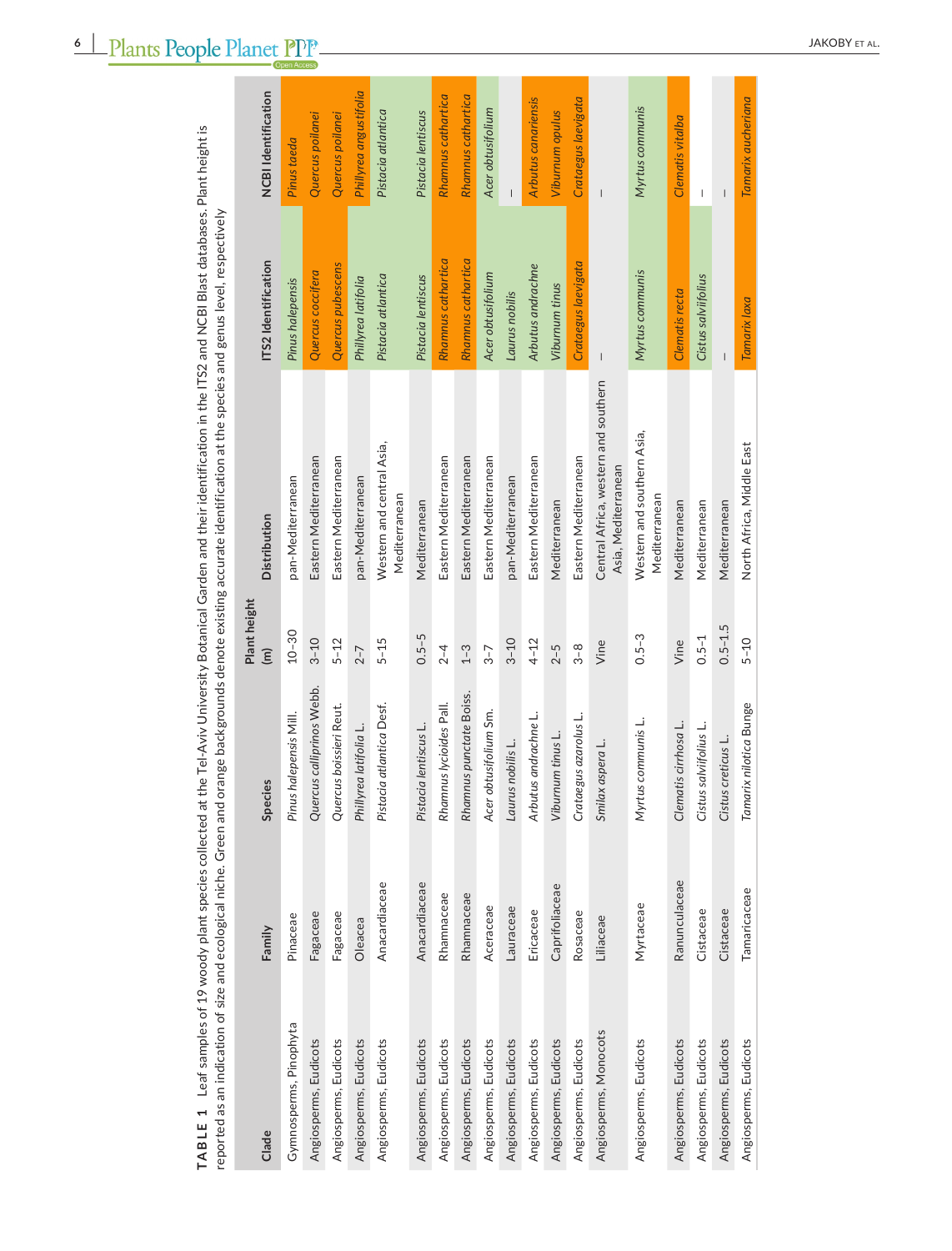

**FIGURE 3** Tree species identification based on morpho-anatomical characteristics of the root. (a) Sample from the Sidonian cave entrance, identified as *Cupressus*; (b-c) samples from the Museum cave, identified as *Pistacia*. Note the secretory cavities in the phloem, characteristic of Anacardiaceae; (d) sample from the Museum cave, identified as *Bryonia*; (e) *Rhamnus* root: note the undulating, diagonally arranged, vessels, and the yellow root color; (f, g) *Quercus ithaburensis* root, note the thick sclereids in the stem periphery; and (h) thick *Bryonia* root with a smooth yellow-brown surface. A and E are hand sections, with TBO stain. B, C, D, F, and G are hand sections, with Safranin-alcian blue stain

| <b>TABLE 2</b> Identification of root samples which have penetrated |
|---------------------------------------------------------------------|
| the ceilings three burial caves the Beit She'arim necropolis        |

| Sample                    | <b>DNA barcoding ID</b> | Morpho-<br>anatomical ID |
|---------------------------|-------------------------|--------------------------|
| Sidonian Cave<br>entrance | Cupressus sempervirens  | Cupressus                |
| Sidonian Cave #1          | Pistacia atlantica      | Pistacia                 |
| Sidonian Cave #2          | Pistacia atlantica      | Pistacia                 |
| Museum Cave<br>entrance   | Pistacia palaestina     | Pistacia                 |
| Museum Cave #1            | Cupressus sempervirens  | Cupressus                |
| Museum Cave #2            | Pistacia palaestina     | Pistacia                 |
| Museum Cave #3            | Pistacia palaestina     | Pistacia                 |
| Museum Cave #4            | Capparis spinosa        | ?                        |
| Yehudah Cave #1           | Cucurbitaceae           | Bryonia                  |
| Yehudah Cave #2           | Pistacia atlantica      | Pistacia                 |
| Yehudah Cave #3           | ?                       | Cercis<br>siliquastrum   |
| Yehudah Cave #4           | Pistacia atlantica      | Pistacia                 |
| Yehudah Cave #5           | Pinus halepensis        | ?                        |

(*Pistacia atlantica* and *Pinus halepensis*; Table 1). Still, our work added confidence to the *Pinus halepensis* identification, which was missing at the NCBI database.

# **4** | **DISCUSSION**

The integrity of the bedrock structure was affected by both the direct cracking activity of growing tree roots, and the indirect increase in water flow through new cracks in the rock. These processes facilitated each other, increasing the risk of cave collapse. Even though the vegetation above and around the caves was not native to the area it became a valuable part of the park landscape. The park authorities wanted to preserve as much of it as possible, while preventing continuation of the processes that endangered the preservation of the burial caves and their content.

Our ad hoc tree forensics study demonstrates the advantage of combining traditional methods with modern techniques in plant science, in service of conservation efforts. Although DNA barcoding applications have been increasing rapidly in the past decade, including many new plant families and species, barcodes for many Mediterranean plant species are still lacking. Here, nine of nineteen species (47%) were missing in the databases. The addition of these, and other species, to the public database, is an important step forward in expanding the use of DNA barcoding. In cases where only plant parts are available and identification is difficult, genetic identification has an important added value. Tracing techniques of water transport, e.g., using  $H_2^{18}O$ , could potentially improve the resolution of our study to the individual tree level (Maeght et al., 2013; Schenk & Jackson, 2005), yet require far more resources. Our choice of using the (ITS)2 marker system proved well in our case, in spite of its known problems, such as polymorphisms within species (observed here for *Pistacia atlantica*, but not for *P. palaestina*) and contamination by mycorrhizal DNA. It is possible that the spatial homogeneity of the samples contributed to a reduced level of such polymorphism that would otherwise complicate the identification. In addition, a visual inspection showed that mycorrhizal colonization of our roots was lower than that of tree roots in wetter biomes, e.g., in a temperate forest (Rog et al., 2020). Interestingly, ITS markers were also those which enabled the identification of ancient cedar wood in Jerusalem's temple mount (Rogers & Kaya, 2006).

In the case of Beit She'arim, the conservation was dual: risk had to be reduced from the archaeological site, while minimizing the impact on the vegetation, which is partly unique to confined regions of the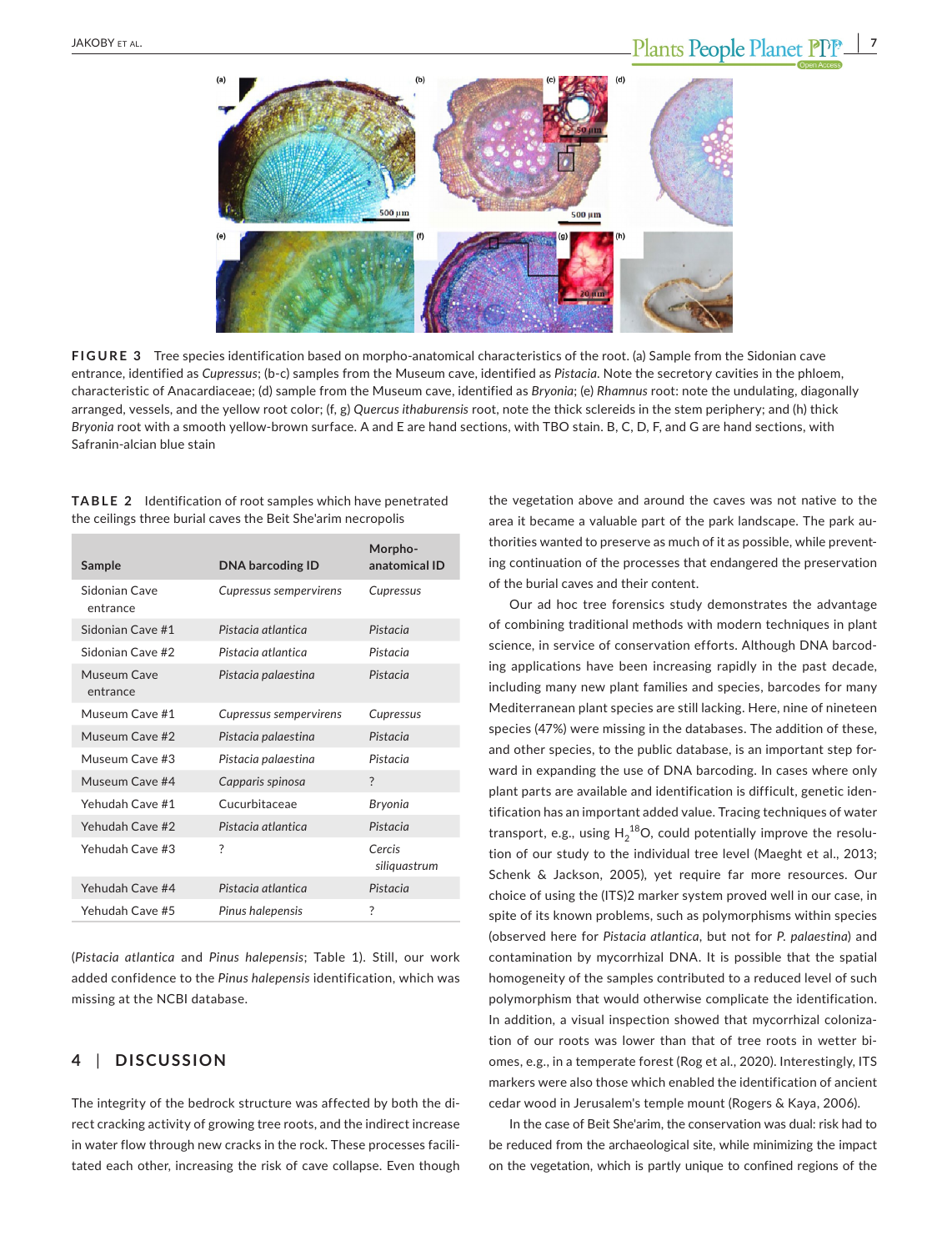# **8 |**  JAKOBY et al.

Eastern Mediterranean. Here, identification of the tree species enabled selective removal of specific trees growing on top of the necropolis, while retaining the majority of the trees in the area. Clearly, root identification at the individual tree level would have been better from this aspect. However, since rooting patterns are conserved at the species level, one can assume that multiple individuals of a certain species are either currently penetrating the cave, or are prone to penetrate it, rather than an individual tree. It was estimated that the *Pistacia* trees and shrubs comprise about ~25% of the woody vegetation at the site. Informing the Parks Authority has, therefore, saved ~75% of the maquis on top of the caves, including the prevalent *Quercus calliprinos* and other tree species which were identified aboveground but not penetrating the caves (*Rhamnus alaternus*, *Quercus ithaburensis*, *Pistacia lentiscus*, *Punica granatum*, *Ceratonia siliqua*, and *Ficus carica*).

What caused tree roots, and primarily those of *Pistacia* species, to penetrate the burial caves of Beit She'arim? In general, deep roots develop where precipitation is seasonal (rather than just overall low) (Schenk & Jackson, 2005). In mid-latitudes specifically, the occurrence of roots deeper than 2 m depends on soil structure (Schenk & Jackson, 2005). In places where shallow soil is underlain by weathered bedrock, roots tend to grow into the rock, in turn extracting water and nutrients from it (Schwinning, 2010). In our site, all three predisposing conditions exist: a shallow Rendzina soil covers a soft chalk-limestone bedrock, and rainfall is restricted to October-April, with a ~6 months zero precipitation dry season. Furthermore, woodland plant species, such as in our case, tend to allocate significantly more biomass to roots, than species of the temperate, boreal, or tropical forest (Poorter et al., 2012). Interestingly, unlike in natural caves (Adams et al., 2019; Howarth et al., 2007; Jackson et al., 1999), part of the roots in our study did not seem to extend into the space of the caves (Figure 1). One hypothesis is that the drier conditions in our site, compared with the previously reported settings, prohibited water, and nutrient uptake from the cave itself, in contrast to the rock environment (Schwinning, 2010). It has been suggested that rooting depth might be a more important plant trait than root biomass, shaping plant communities by hydraulic lift (Maeght et al., 2013), which has already been reported in a Mediterranean pine species (Penuelas & Filella, 2003). Our findings of *Pistacia*, *Cupressus*, *Cercis,* and *Pinus* roots at 5 m depth below surface shed new light on the eco-physiology of these important taxa.

# **5** | **CONCLUSIONS**

The efforts by botanists in combining novel and traditional methods for identification of subterranean roots, disconnected from the plants themselves, enabled the devising of management procedures that served both the antiquities preservation and landscape maintenance. The DNA barcoding applied here to the local Mediterranean vegetation identified certain lacunae in the database, which have been filled through analysis of verified plants from the botanical garden. Additionally, as a broad range of characters is used for the morpho-anatomical identification, a good knowledge of plant anatomy is required, as compared to a less challenging identification using molecular markers. Nonetheless, in a

given habitat with a known range of species, morpho-anatomical identification is possible and could give good results.

#### **ACKNOWLEDGMENTS**

The authors thank Mor Tsamir and Adi Iritz of the WIS Tree Lab for graphic illustration, and Simcha Lev-Yadun for his advice. The Weizmann Tree Lab wishes to thank the Merle S. Cahn Foundation and the Monroe and Marjorie Burk Fund for Alternative Energy Studies; Mr. and Mrs. Norman Reiser, together with the Weizmann Center for New Scientists; and the Edith & Nathan Goldberg Career Development Chair. I.S. thanks the Tel Aviv University Botanical Garden for providing tree samples.

#### **AUTHOR CONTRIBUTIONS**

The study was initiated by IC, IS, and DBY. AE, IS, and TK designed the research. GJ and IR conducted the DNA barcoding study. IS conducted the morpho-anatomical study. IC and DBY were in charge of the archaeological conservation and information. TK wrote the manuscript with contributions from all authors.

## **ORCID**

*Tamir Klein* <https://orcid.org/0000-0002-3882-8845>

#### **REFERENCES**

- Aaronsohn, A. (1940) Reliqiae Aaronsohnianae. II. Florula Cisiordanica. : Societe Genevoise d'Editoins et Impressions.
- Adams, R. E., Iliffe, T. M., & West, J. B. (2019). Identifying tree roots in the caves of Quintana Roo, Mexico as a step toward ecological insights and improved conservation. *Plants, People, Planet*, *2*, 133–139. <https://doi.org/10.1002/ppp3.10079>
- Avigad, N. (1971). Beth She'arim, vol. 3 The archaeological excavations during 1953–1958. The catacombs 12–23. : The Israel Exploration Society with assistance of Mosad Bialik.
- Battipaglia, G., De Micco, V., Aronne, G., & Cherubini, P. (2011). Hidden phenology in wood: growth dynamics in Mediterranean trees and shrubs in response to climate. Geophysical Research Abstracts (ISSN: 1607–7962) pp, 1–1.
- C. P. W. Group;Hollingsworth, P. M., Forrest, L. L., Spouge, J. L., Hajibabaei, M., Ratnasingham, S., van der Bank, M., Chase, M. W., Cowan, R. S., Erickson, D. L., Fazekas, A. J., Graham, S. W., James, K. E., Kim, K.- J., Kress, W. J., Schneider, H., van AlphenStahl, J., Barrett, S. ch, van den Berg, C., Bogarin, D., … Little, D. P. (2009). A DNA barcode for land plants. *Proceedings of the National Academy of Sciences of the USA*, *106*(31), 12794–12797.<https://doi.org/10.1073/pnas.0905845106>
- Carlquist, S. (1988). *Comparative wood anatomy: Systematic, ecological, and evolutionary aspects of dicotyledon wood*. Springer.
- Chen, S., Yao, H., Han, J., Liu, C., Song, J., Shi, L., Zhu, Y., Ma, X., Gao, T., Pang, X., Luo, K., Li, Y., Li, X., Jia, X., Lin, Y., & Leon, C. (2010). Validation of the ITS2 region as a novel DNA barcode for identifying medicinal plant species. *PLoS One*, *5*(1), e8613. [https://doi.](https://doi.org/10.1371/journal.pone.0008613) [org/10.1371/journal.pone.0008613](https://doi.org/10.1371/journal.pone.0008613)
- Cheng, T., Xu, C., Lei, L., Li, C., Zhang, Y., & Zhou, S. (2016). Barcoding the kingdom Plantae: New PCR primers for ITS regions of plants with improved universality and specificity. *Molecular Ecology Resources*, *16*(1), 138–149. <https://doi.org/10.1111/1755-0998.12438>
- Crivellaro, A., & Schweingruber, F. H. (2013). *Atlas of wood, bark and pith anatomy of Eastern Mediterranean trees and shrubs with a special focus on Cyprus*. Springer International Publishing.
- Fahn, A., Werker, E., & Baas, P. (1986). *Wood anatomy and identification of trees and shrubs from Israel and adjacent regions*. Israel Academy of Sciences and Humanities.